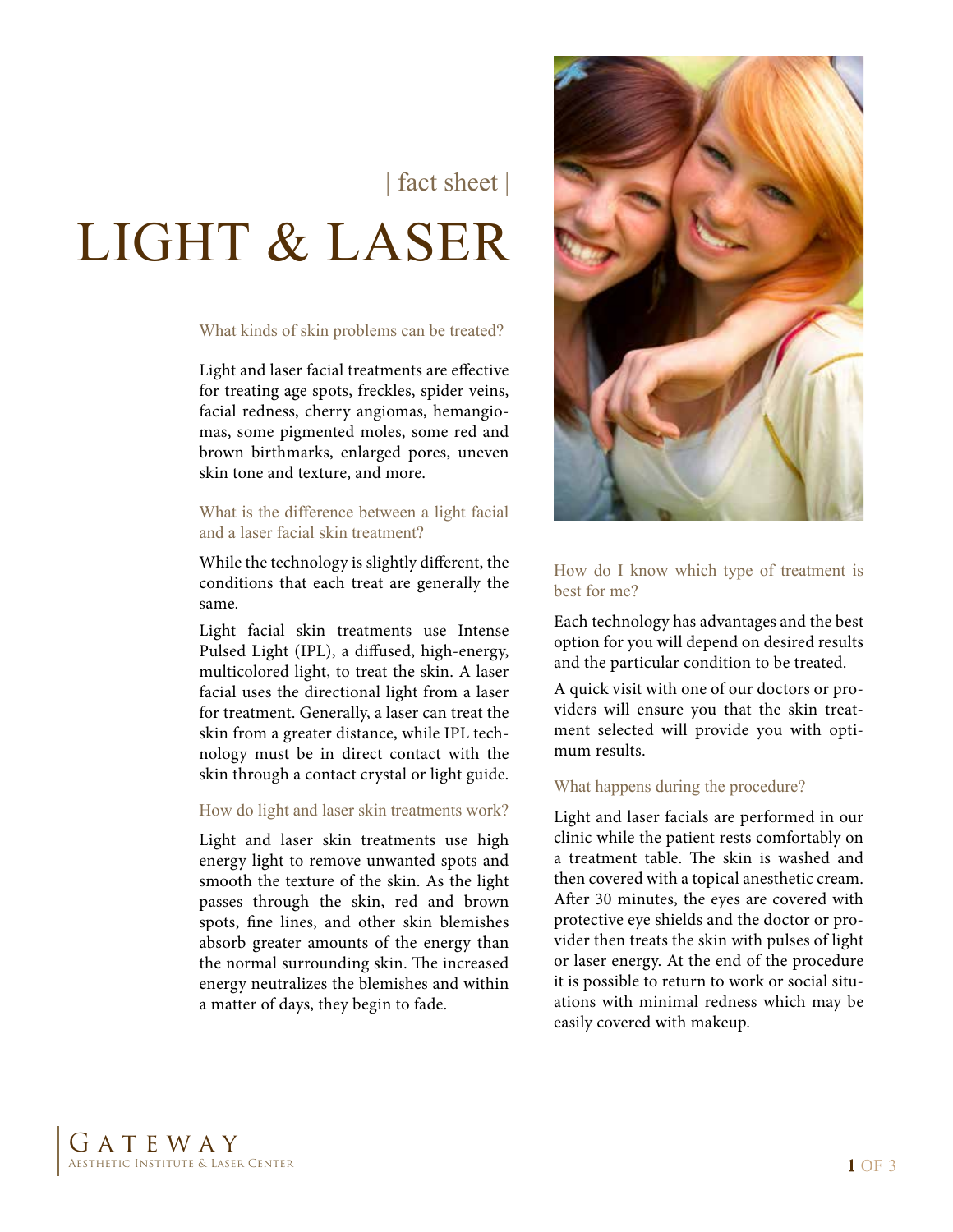### Are light and laser facial skin treatments painful?

Many patients describe the sensation as feeling like a rubber band snapping quickly on the skin.

Any discomfort from the sensation of heat is minimized during treatment with both ice and a skin cooling device. In addition, a topical numbing agent may be applied to the area 30 minutes prior to treatment.

# How safe are light and laser facial skin treatments?

The treatments are very safe. The procedure has been available since the late 1990s and has been safely performed on millions of patients worldwide. Side effects may include short-term redness (much like a sunburn), and short-term darkening of age spots. Less than one percent of patients also experience mild blistering and bruising, which quickly clears. Mild swelling of the face may also occasionally occur in patients with severely sun-damaged skin.

# Is there a certain skin type that responds best?

Light and laser facial treatments can be performed on any skin type. It is important, however, that the laser or light treatment be customized by a professional to match the skin tone and the characteristics of the unwanted skin spots.

Many spas or clinics offer generic light or laser treatments but they often lack the skill, training and equipment to treat specific skin types or conditions safely and effectively.



# How many treatments are needed to see best results?

Results depend on the skin and condition being treated. For maximum results for most skin conditions, a series of three to five treatments are recommended. Difficult skin problems may require additional treatments or a combination of light, laser and other non-light and laser treatment modalities.

# How long will light and laser facial skin treatments last?

If you protect your skin from the damaging effects of sun exposure, you can expect your treatments to last for months or even years. However, if you are like most people who don't take perfect care of their skin, you may want to plan on an occasional maintenance treatment to stay looking your best.

It is also important to remember that some skin problems are inherited. In such cases, maintenance treatments may also be required to keep the skin looking its best.

G A T E W A Y Aesthetic Institute & Laser Center